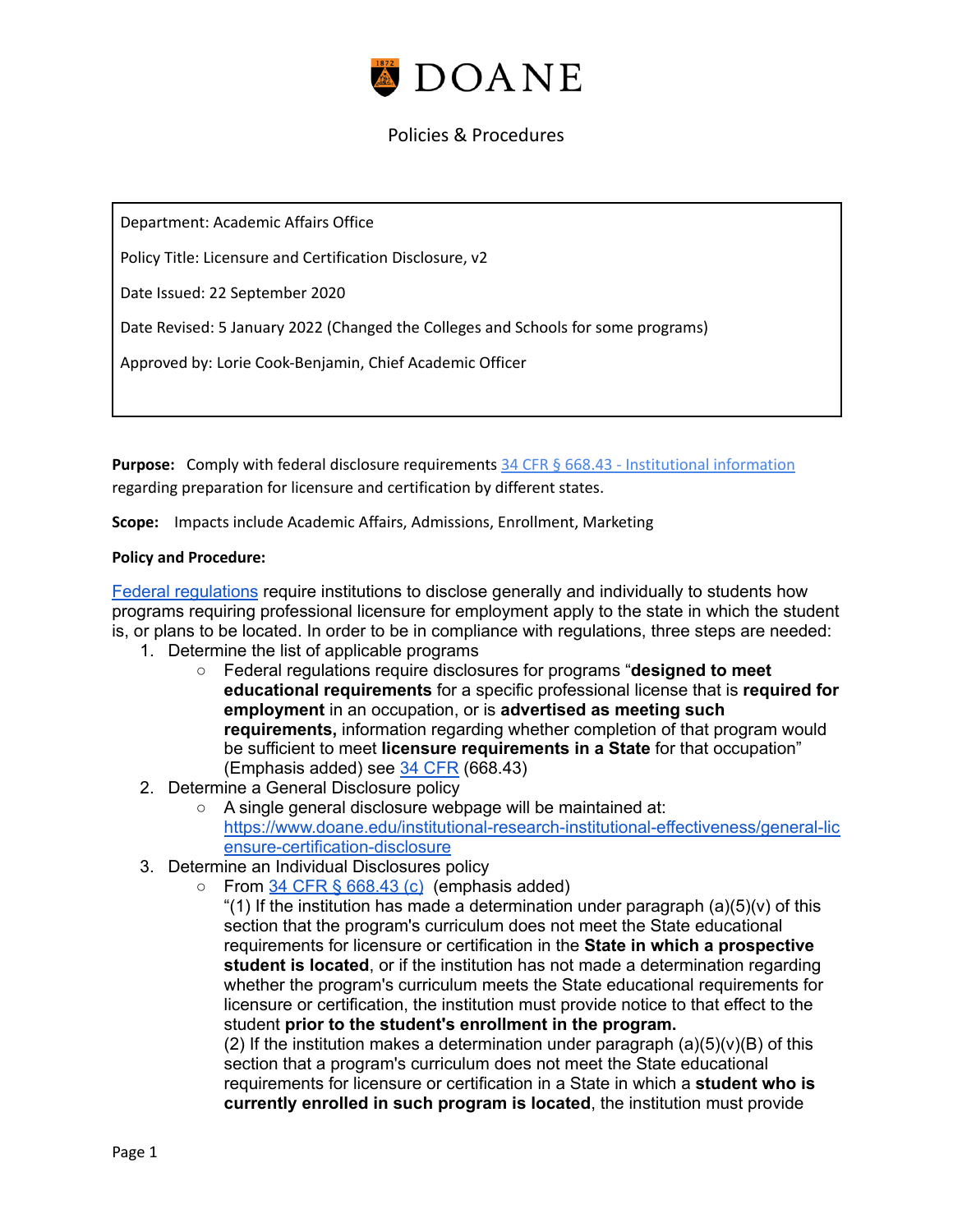

notice to that effect to the student within **14 calendar days** of making such determination."

# **1. List of Applicable Programs:**

The following programs at Doane University have been identified for each college/school and will be referred to as Professional Licensure and Certification Disclosure Programs (PLCD Programs).

- College of Arts and Sciences
	- o Substance Use Counseling
- School of Integrative Learning o None
- College of Business
	- o Accounting
- College of Education
	- o Masters of Arts in Counseling
	- o Educator Preparation Programs (All degrees, majors, and emphases, with the exception of Ed. D.)

# **2. General Disclosure**

The General Disclosure webpage provides the disclosure for each program for which a disclosure is required. The basic template below will be followed for each program. The disclosure page is linked from the Consumer Information page on the Doane Website as well as from the program pages on the Doane website.

PROGRAM NAME

<<General information about licensure in this program>>

States for which Doane University has determined that its curriculum MEETS the state educational requirements for licensure or certification includes:

● Nebraska

States for which Doane University has determined that its curriculum DOES NOT meet the state educational requirements for licensure or certification includes: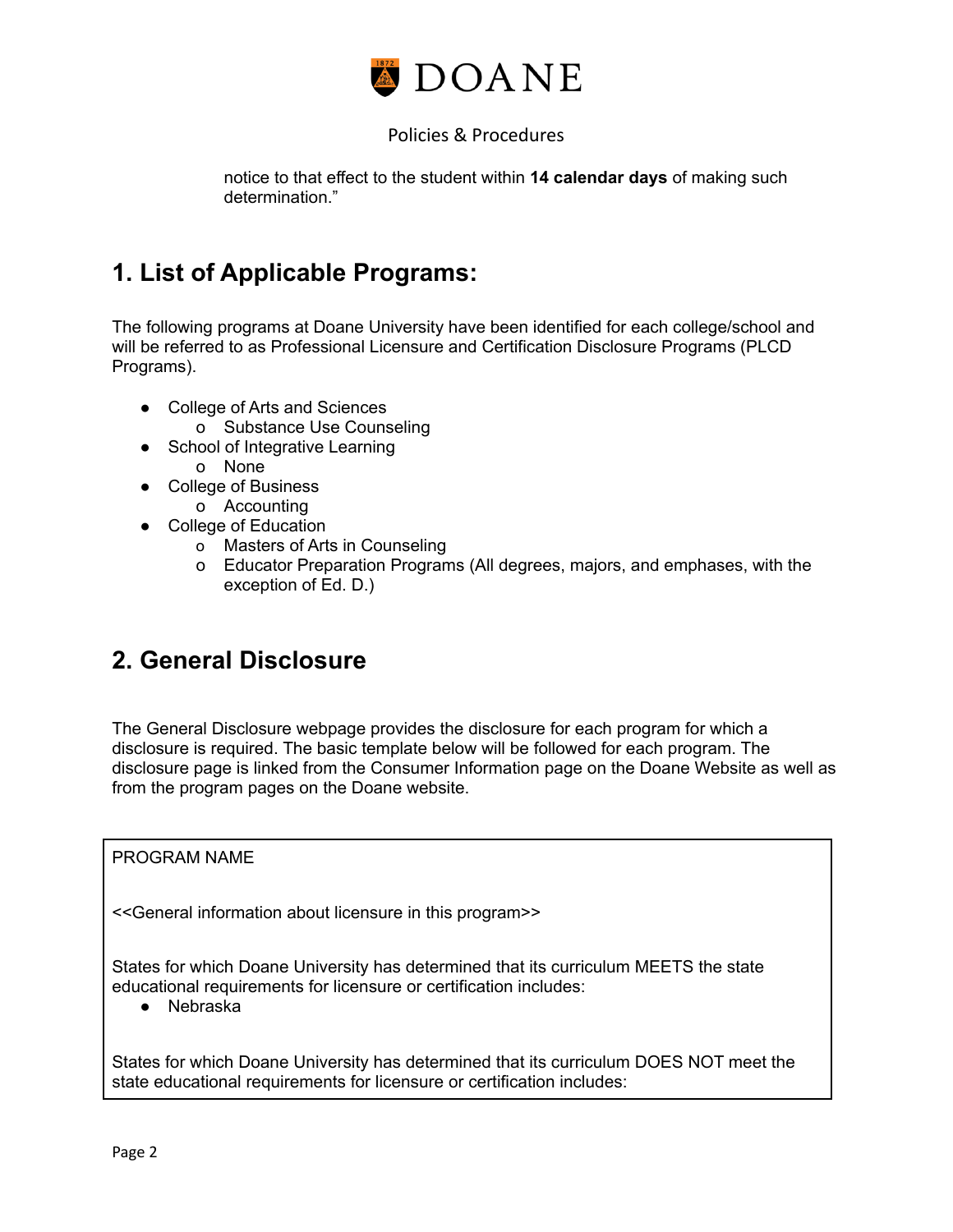

#### ● N/A

States for which Doane University HAS NOT DETERMINED that its curriculum meets the state educational requirements for licensure or certification includes:

● Alabama, Alaska, American Samoa, Arizona, Arkansas, California, Colorado, Connecticut, Delaware, District of Columbia, Florida, Georgia, Guam, Hawaii, Idaho, Illinois, Indiana, Iowa, Kansas, Kentucky, Louisiana, Maine, Maryland, Massachusetts, Michigan Minnesota Mississippi Missouri Montana, Nevada, New Hampshire, New Jersey, New Mexico, New York, North Carolina, North Dakota, Northern Mariana Islands, Ohio, Oklahoma, Oregon, Pennsylvania, Puerto Rico, Rhode Island, South Carolina, South Dakota, Tennessee, Texas, U.S. Virgin Islands, Utah, Vermont, Virginia, Washington, West Virginia Wisconsin, Wyoming

## **3. Individual Disclosure**

## **Definitions**

**Prospective student** - a student that has formally requested information about a program from the institution, and been entered into the university's information system. **Enrolled in the program** - a student that has been accepted and formally declared to the university the program of study being pursued.

### **Individual Disclosure:**

- 1. Every prospective student requesting information from Doane will be sent an email with a link to the general disclosures webpage prior to enrollment. The emails will be maintained by Admissions and Enrollment.
- 2. Every current student will be sent an email with a link to the general disclosures webpage upon registering for classes. The email template will be maintained by the Registrar.
- 3. Students currently ENROLLED in a PLCD program who submits a change of location (state) will be sent a link to the general disclosures webpage as well as information related to the specific program within **14 calendar days** by the Office of Institutional Effectiveness.

<<EMAIL template for prospective and all current students>> Dear,

Doane University offers several programs that prepare students to meet the educational requirements for licensure/certification in certain states. These programs include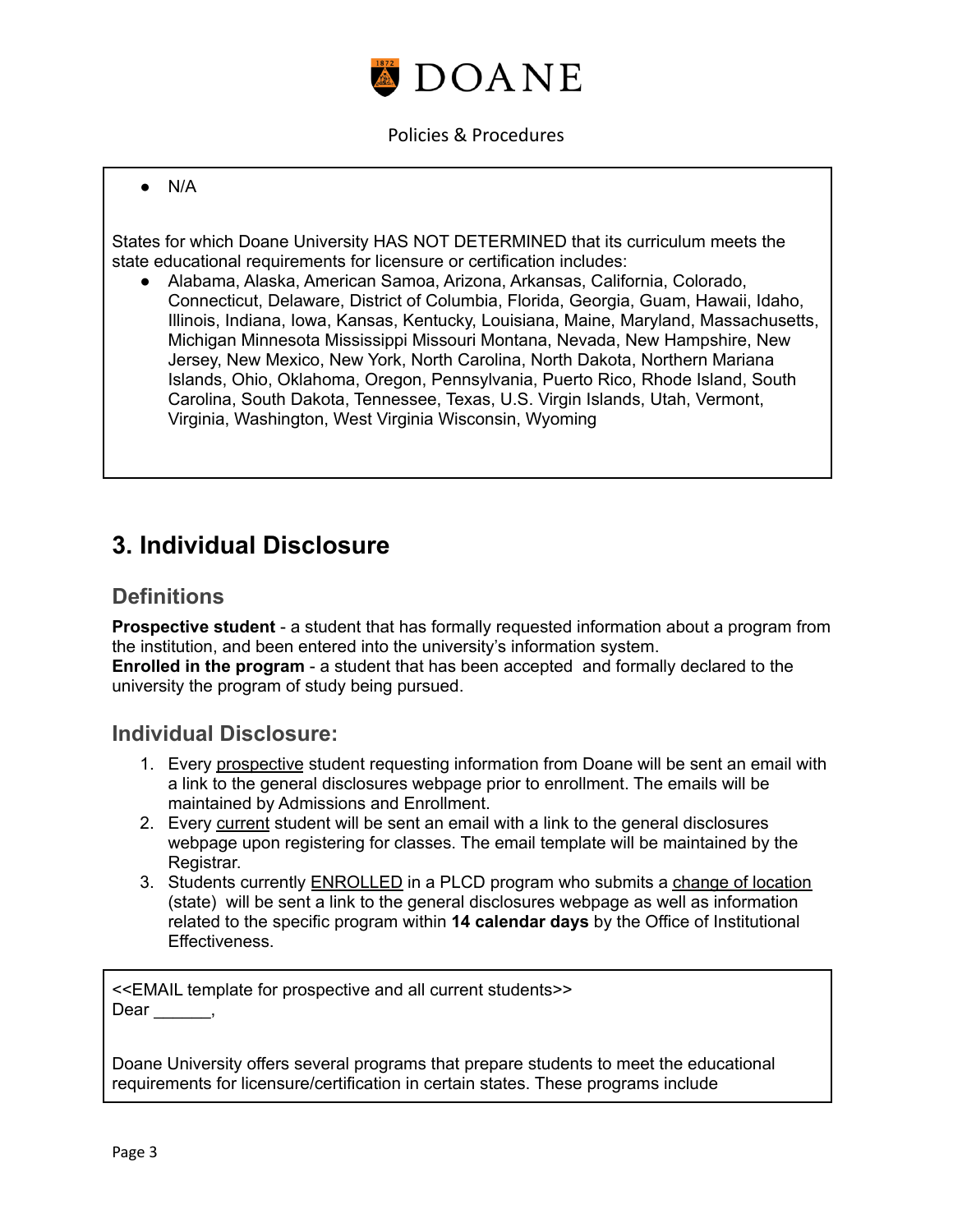

- Accounting
- Educator Preparation Programs (Teaching)
- Substance Use Counseling
- Master of Arts in Counseling

As educational requirements vary by state, students interested in these programs should consult the General Licensure and [Certification](https://www.doane.edu/institutional-research-institutional-effectiveness/general-licensure-certification-disclosure) Disclosure page immediately. Please be aware that states often have state-specific additional licensure and/ or certification requirements. Please contact your program representative immediately to discuss the requirements.

<<EMAIL template for registration confirmation emails>> As licensure/certification requirements vary by state, all students should consult the [General](https://www.doane.edu/institutional-research-institutional-effectiveness/general-licensure-certification-disclosure) Licensure and [Certification](https://www.doane.edu/institutional-research-institutional-effectiveness/general-licensure-certification-disclosure) Disclosure page prior to enrollment. Please be aware that states often have state-specific additional licensure and/ or certification requirements. Students considering relocating should contact their program representative in order to determine if the program meets the new state requirements.

<<EMAIL template for students that change location. >> Dear \_\_\_\_\_\_,

Doane University offers several programs that prepare students to meet the educational requirements for licensure/certification in certain states. These programs include

- Accounting
- Educator Preparation Programs (Teaching)
- Substance Use Counseling
- Master of Arts in Counseling

As you have indicated a change to your state location, we want you to be aware that this may impact your ability to obtain licensure/certification in that state.

As educational requirements vary by state, students interested in these programs should consult the General Licensure and [Certification](https://www.doane.edu/institutional-research-institutional-effectiveness/general-licensure-certification-disclosure) Disclosure page immediately. Please be aware that states often have state-specific additional licensure and/ or certification requirements. Please contact your program representative immediately to discuss the requirements.

<<Insert contact information>>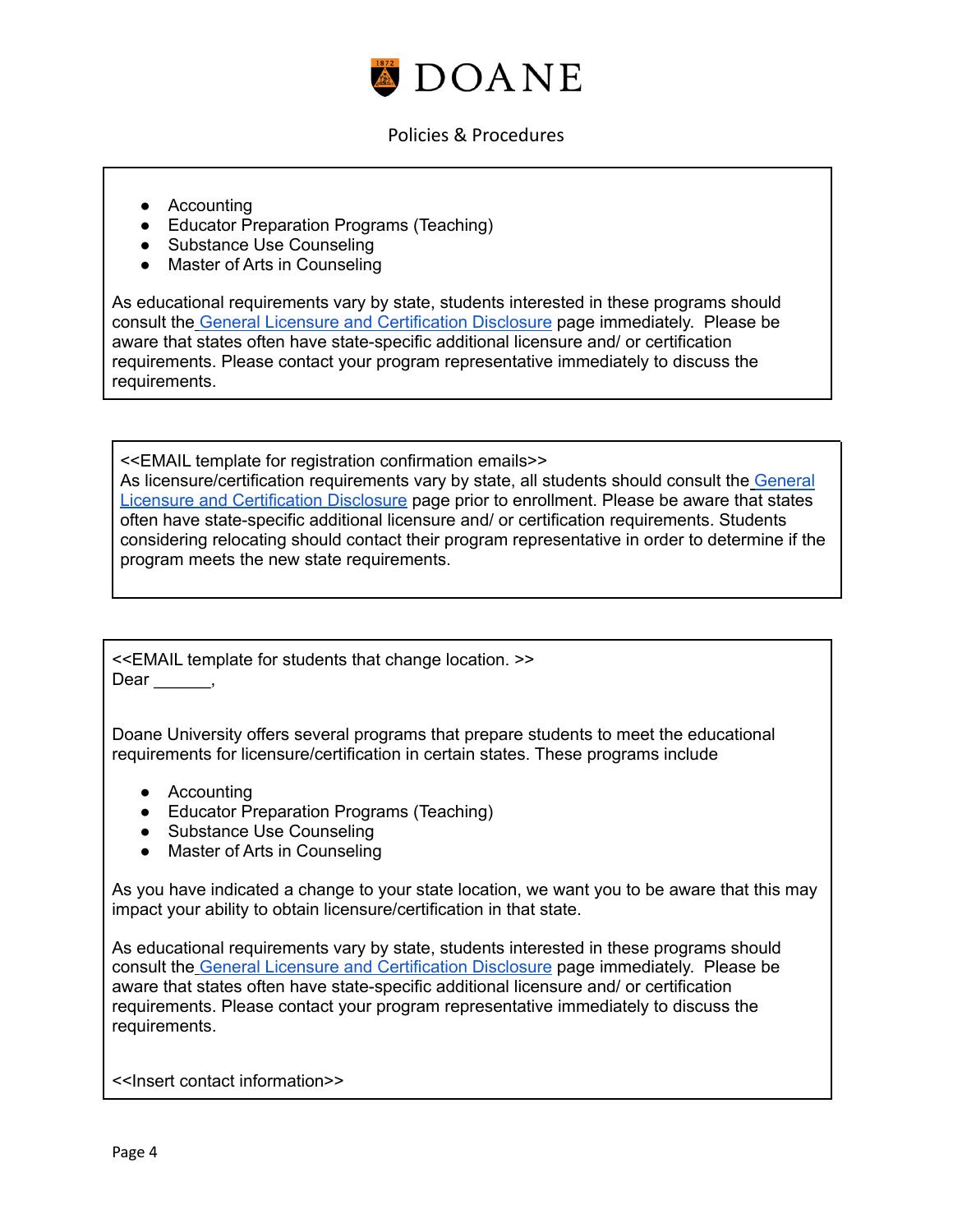

# **Policy Updates**

This policy, including the list of programs, will be reviewed each January and June by the Office of Institutional Effectiveness. Additionally:

## **Prospective Students Updates**

- 1. On a biannual basis in January and June, the Office of Institutional Effectiveness will request from the Admissions Office and Enrollment Office a report of states to the Office of Institutional Effectiveness for which at least 10 students apply for admission to a PLCD program.
- 2. Within 7 days, the Office of Institutional Effectiveness will submit to the appropriate Dean the list of states for the programs.
- 3. With 10 working days, the Deans will determine if the program meets the state educational requirements for licensure or certification in which the prospective students are located and communicate the results to the Office of Institutional Effectiveness. Choices are
	- 1. The curriculum MEETS the state educational requirements for licensure or certification.
	- 2. The curriculum DOES NOT meet the state educational requirements for licensure or certification.
	- 3. The University HAS NOT DETERMINED if its curriculum meets the state educational requirements for licensure or certification.
- 2. Within \_14\_ calendar days of receiving the information, the Office of Institutional Effectiveness will update the General Licensure Disclosures webpage.
	- 1. If the status of any State changes, the list of **enrolled** students will be notified of any changes to the status of licensure/certification for the states residing in if changed to undetermined or does not meet.
	- 2. If an email is sent, the list of students, copy of email, and evidence of sending the email will be stored by the Office of Institutional Effectiveness

## **New Program Updates**

- 1. Deans will be responsible for contacting the Office of Institutional Effectiveness if program modification impacts licensure or certification requirements for new or existing programs.
- 2. Every January and June, the Office of Institutional Effectiveness will review the catalog for any updates to programs that may impact licensure or certification. The Office of Institutional Effectiveness will then proceed with the procedure from steps 2 through 4 in the Prospective Student Updates section of this policy.